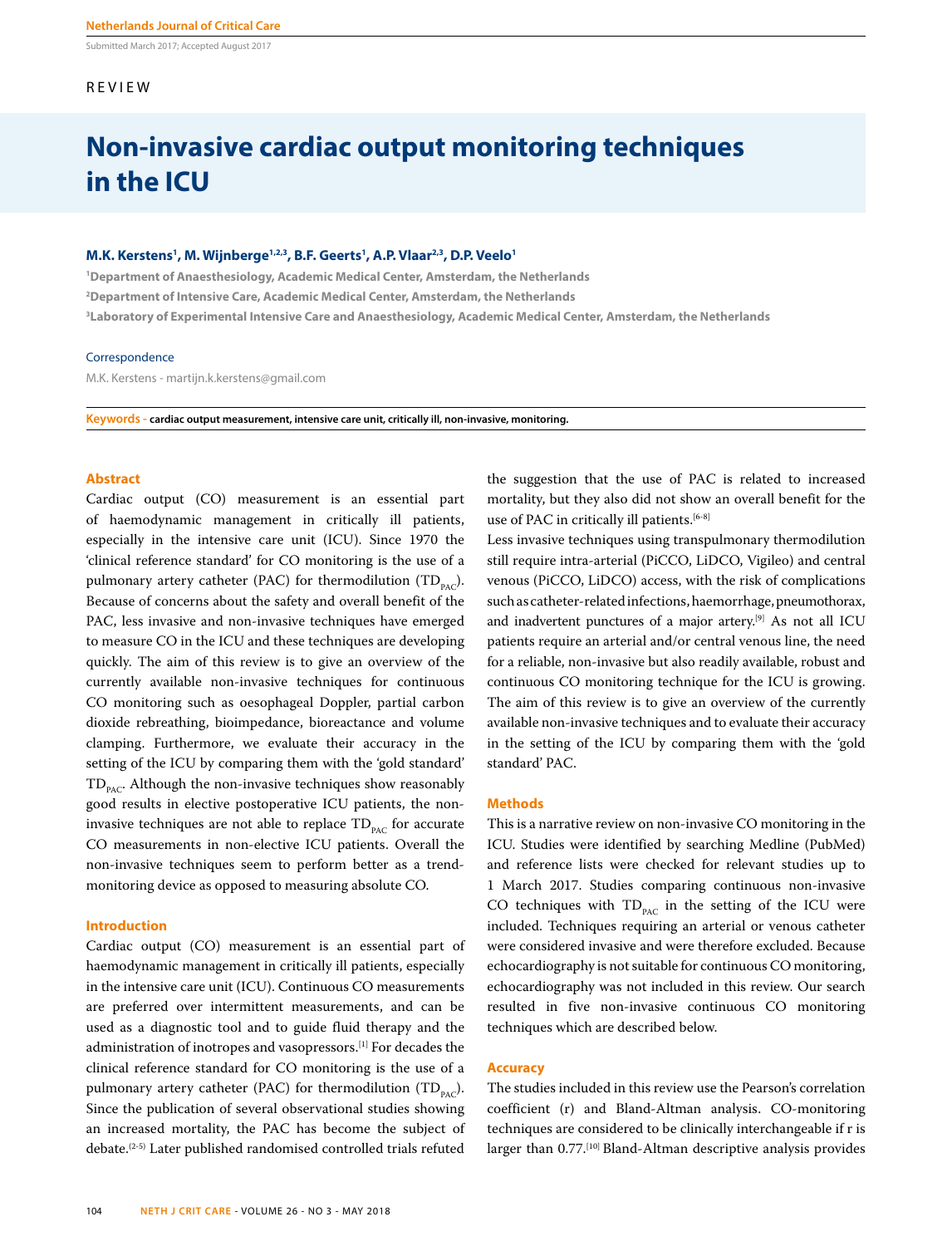the bias (mean difference between two paired measurements), precision (95% confidence interval of bias), limits of agreement (bias ± 1.96 standard deviations), and percentage error (limits of agreement expressed as a proportion of the mean CO).[11] The widely accepted cut-off value of percentage of error is 30%, as described by Critchley and Critchley.[12]

#### **Non-invasive continuous cardiac output monitoring techniques: Oesophageal Doppler**

#### *Description of the technique*

This technique was first described in 1971.[13] A flexible probe with a Doppler transducer at the tip of the probe is inserted orally or nasally into the oesophagus and the transducer is positioned facing the descending aorta. CardioQ (Deltex Medical Ltd., Chichester, UK) is the clinically available oesophageal Doppler monitor (ODM). The CardioQ monitor displays a waveform *(figure 1)*; the area under the waveform, generated by the descending aortic blood flow, is defined as stroke distance.<sup>[14]</sup> The stroke volume is calculated from the measured stroke distance and the nomogram, which is a calibrated constant that estimates the diameter of the aorta and is based on the patient's age, weight and height.[15-16] Since the probe is placed in the descending aorta, the Doppler approach cannot directly measure CO and relies on the assumption of a fixed relation where 30% of CO is diverted proximally to the descending aorta.<sup>[14]</sup>



**Figure 1.** CardioQ waveform and parameters

Velocity is shown on the Y-axis and time along the x-axis. The waveform (triangle) displays: Peak velocity, stroke distance, mean acceleration, and flow time measurements. Stroke distance is the area of the triangular waveform and is related to stroke volume. Peak velocity and mean acceleration are markers of contractility.

#### (Adapted from:

http://www.deltexmedical.com/downloads/clinicaleducationguides)

#### *Clinical considerations*

Advantages: The ODM probe can be placed in the oesophagus within a few minutes. It is easy to use; however, training is

recommended. One study suggested that practising 12 times results in reliable CO measurements.[17]

Limitations: Oesophageal Doppler measurement assumes a fixed relationship of blood flow between the descending aorta and proximally from the descending aorta.<sup>[15]</sup> This relationship is based on healthy individuals; however, this may be altered in ICU patients. The nomogram that the CardioQ uses is based on and valid for a large cohort of patients, but may not be adequate in an individual patient.<sup>[15,16]</sup> Moreover, the CardioQ may not be reliable in situations such as severe aortic stenosis, because of turbulent blood flow.<sup>[16]</sup> The technique is operator dependent; incorrect placement of the probe can alter the CO measurement. The risks and complications associated with ODM probe placement seem to be low, because of the small size of the probe (diameter of  $\pm 5$  mm).<sup>[16,18]</sup> Oesophageal Doppler is contraindicated in patients with oesophageal disease and severe bleeding disorders. Although it is suggested that the probes can be used in conscious patients, in clinical practice the use is in general limited to unconscious patients. Although the ODM is capable of continuous CO monitoring the probe needs to be checked regularly because of possible probe movement. Movement of the probe results in loss of signal, which is reflected in an unsharp triangular waveform and a decrease in volume of the distinctive Doppler sound *(figure 1)*. [16,17]

#### *Accuracy*

In 2004, a review<sup>[15]</sup> determined the validity of the ODM by including all studies between 1989 and 2003 comparing the ODM with pulmonary artery thermodilution  $(TD_{\text{PAC}})$ . They found 11 validation papers reporting 21 studies; these studies involved 314 patients and 2400 paired measurements all performed in haemodynamically stable patients. The ODM seemed to perform better as a trend monitoring device (5 studies, clinical agreement 86%) than for absolute cardiac output estimation (16 studies, clinical agreement 52%). The pooled median bias from the 16 studies that reported on absolute cardiac output was 0.19 l/min (range -0.69 to 2.00 l/min). Precision overlapped zero (no bias) in 9 out of 16 studies while the other 7 suggested a minimal systemic underestimation of absolute cardiac output by ODM. Because of limited accuracy, resulting from assumption of a fixed relationship of blood flow, signal detection problems, and the use of normograms, the ODM is probably less suitable for absolute CO measurement in the ICU.<sup>[15,16]</sup> Although, based on the ability of the ODM to track changes in CO, studies have demonstrated improved patient outcome and reduced length of hospital stay when using the ODM to guide fluid therapy.<sup>[19,21]</sup>

#### **Partial carbon dioxide (CO2) rebreathing**

#### *Description of the technique*

The partial CO2 rebreathing method uses Fick's principle applied to CO2 elimination *(figure 2)*. By alternating between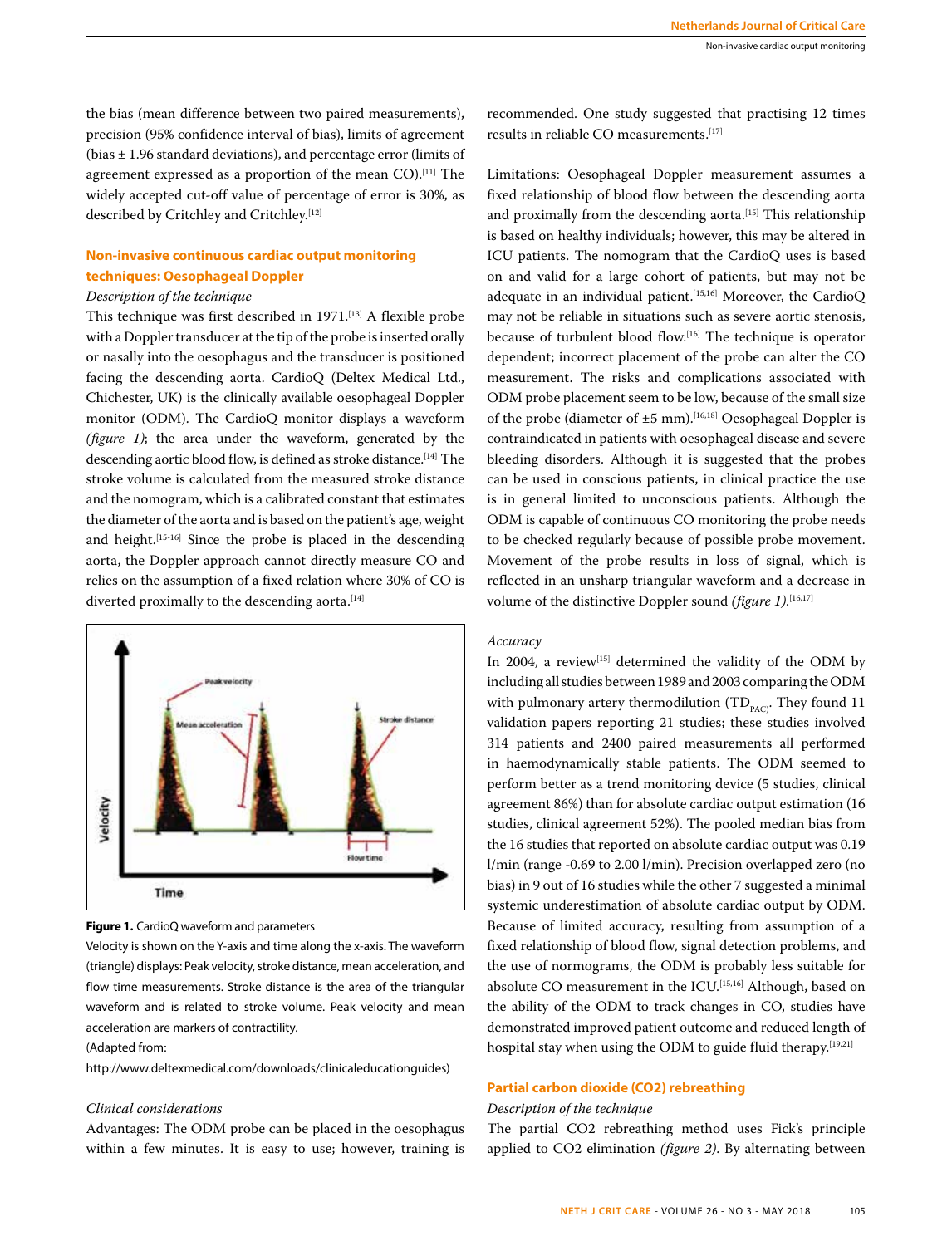Non-invasive cardiac output monitoring

rebreathing and non-rebreathing periods, mixed venous  $CO_2$  content (CvO<sub>2</sub>) can be omitted from the equation and consequently there is no need for central venous access, making it a non-invasive method.

The most widely used non-invasive cardiac output monitor that relies on this modified version of the Fick equation for CO2 is the NICO (non-invasive cardiac output) monitor (Novametrix Medical Systems Inc. Wallingford, CT, USA).[22] The computer cycles every three minutes from the non-rebreathing mode to a 50-second period of rebreathing by adding an additional dead space with a disposable rebreathing loop.[23] Moreover, the NICO monitor measures the carbon dioxide production (VCO<sub>2</sub>) with an integrated CO<sub>2</sub>/flow sensor, by calculating the difference between expired and inspired  $CO<sub>2</sub>$  concentration. The calculation of CO by the NICO monitor only reflects part of the pulmonary capillary blood flow that participates in the gas exchange.<sup> $(23,24)$ </sup> Therefore, the NICO system includes a correction for the amount of shunted blood, based on inspired oxygen concentration (FiO<sub>2</sub>) and oxygen saturation determined by pulse oximetry (SpO<sub>2</sub>), and an adaption of Nunn's iso-shunt plots.(25)



**Figure 2.** Cardiac output measurement using the partial CO2 rebreathing technique, using the differential Fick's equation

VCO<sub>2</sub> = carbon dioxide production; CaCO<sub>2</sub> = arterial CO<sub>2</sub> content; CO = cardiac output; CvCO<sub>2</sub> = mixed venous CO2 content; etCO<sub>2</sub> = end-tidal CO<sub>2</sub> concentration; FiO<sub>2</sub> = fraction of inspired oxygen; N = normal ventilation; R = rebreathing; S = slope of CO<sub>2</sub> dissociation curve; SpO<sub>2</sub> = oxygen saturation obtained by pulse oximetry. *(Adapted from Hofer CK, Ganter MT, Zollinger A. What technique should I use to measure cardiac output? Curr Opin Crit Care 2007;13(3):308-17)*

#### 106 **NETH J CRIT CARE** - VOLUME 26 - NO 3 - MAY 2018

#### *Clinical considerations*

Advantages: The NICO system is easy to use without any previous experience and can be employed in conscious as well as unconscious patients.[22,24,26,27]

Limitations: This technique is restricted to the mechanically ventilated patient. The partial  $CO<sub>2</sub>$  rebreathing technique involves 50 seconds of dead space ventilation in the rebreathing period, which causes a transient rise in arterial  $CO<sub>2</sub>$  tension (PaCO<sub>2</sub>), up to 4 mmHg or 10% of the initial value.<sup>[26,28]</sup> This may make the partial  $\mathrm{CO}_2$  rebreathing technique unsuitable for patients with severe hypercapnia, raised intracranial pressure or pulmonary hypertension.<sup>[26-28]</sup> Because of the non-rebreathing and rebreathing cycle, the partial rebreathing technique has a relatively long response time, making the NICO system a less suitable monitor for continuous cardiac output monitoring as compared with the other non-invasive CO monitors described in this review.[29]

#### *Accuracy*

A systematic review from Peyton and Chong, published in 2010, compared the NICO system with  $TD_{p_{AC}}$  in a wide range of patient groups (n=435), and found a pooled weighted bias of -0.05 (±0.17) l/min, precision of 1.12 l/min and a percentage error of 44.5  $(\pm 6.0)\%$ .<sup>[30]</sup>

Moreover, studies with conflicting results have been published, comparing the partial  $CO<sub>2</sub>$  rebreathing technique with TDPAC in a wide range of patient groups<sup>[22,26-28,31,32]</sup>reporting reasonably good results in haemodynamically stable patients on controlled mechanical ventilation, without pulmonary disease. The latest NICO monitor  $(NICO<sub>2</sub>)$  is fairly accurate in spontaneous breathing ventilation modes (with reported bias of 0.52 l/min and precision of 1.02 l/min), although only when tidal volume variations are below 10%, making it less accurate in non-sedated patients.[22,32] As, in recent years, more focus is on reducing sedation in mechanically ventilated ICU patients the partial  $\text{CO}_2$  rebreathing method is not a suitable CO monitor to use in the ICU.

#### **Bioimpedance**

#### *Description of the technique*

Bioimpedance cardiography is based on the theory that with every heart beat the electrical resistance (impedance) of the thorax changes, because of a shift in intrathoracic blood volume *(figure 3)*. Impedance cardiography relies on measured changes in signal amplitude of a transmitted electrical current via four electrodes placed on the neck and thorax.[33] In order to translate this into a stroke volume, different equations are used (i.e. Kubicek,[34] Sramek,[35] and Sramek-Bernstein[36] equation). These equations differ from each other in the method used for estimation of the thorax volume. The left ventricular ejection time is deducted from the electrocardiogram (ECG).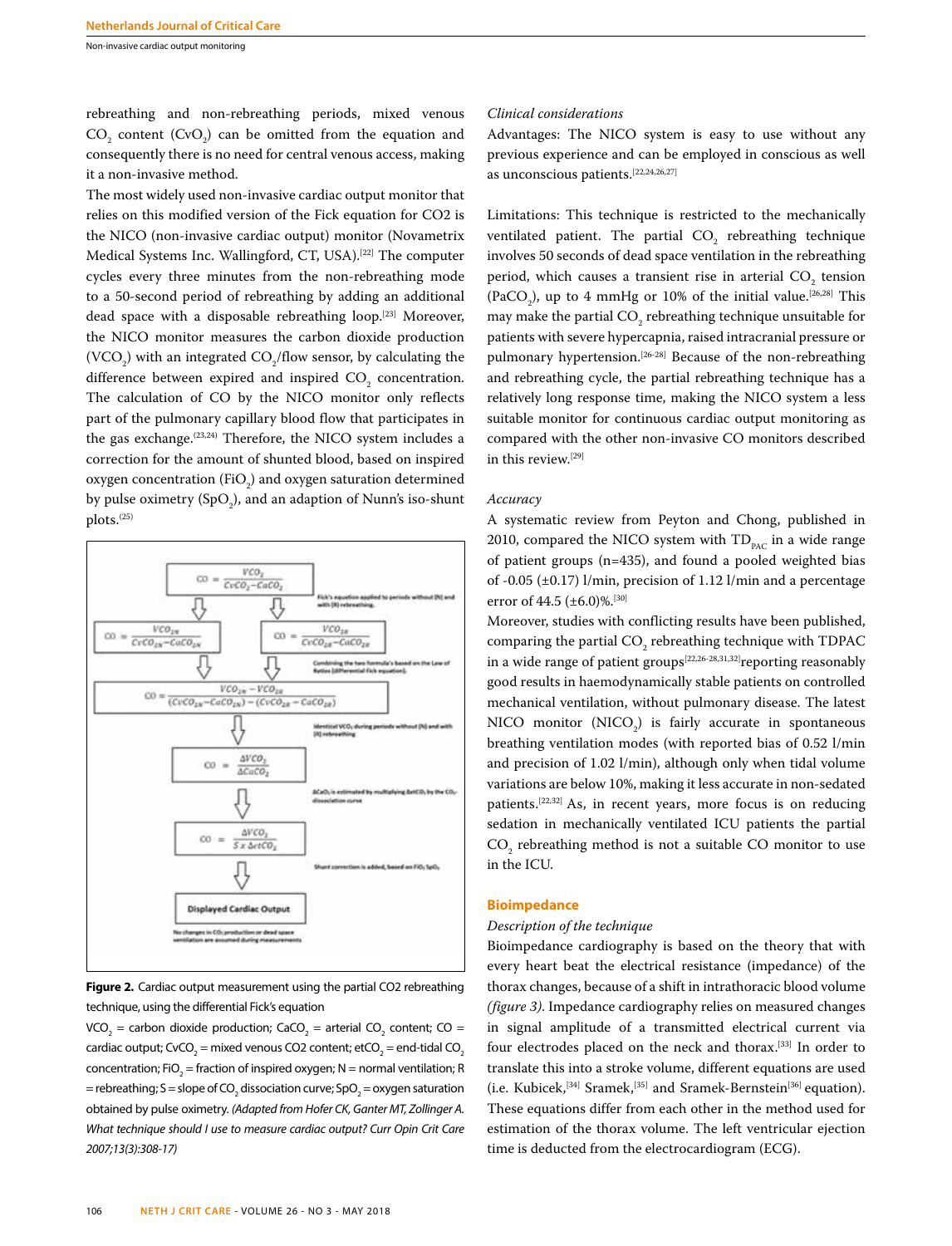



**Figure 3.** Bioimpedance and its connection to the body surface

An alternating current is passed through the chest, where the change in impedance is related to stroke volume.

#### *Clinical considerations*

Advantages: Bioimpedance can be applied quickly and is easy to use, although familiarity with the technique is required for interpreting the reliability of the morphology of the impedance waveform, as is the case with thermodilution derived waveforms. This technique can be used in conscious as well as unconscious patients.[33,37-40]

Limitations: Operator error can occur with the incorrect placement of the sensors[29,40,41] and insufficient knowledge of the impedance waveform.[39,40] To avoid cannulation sites or wounds, commonly seen in patients in the ICU, the position of the electrodes sometimes needs adjustment.<sup>[42]</sup>

#### *Accuracy*

Different bioimpedance equations are used to calculate stroke volume. Van de Water et al.[33] showed that the equations differ in accuracy. In a meta-analysis of Raaijmakers et al.,<sup>[43]</sup> published in 1999, thoracic bioimpedance was compared with other techniques of CO monitoring in a wide variety of patient groups. They found a pooled correlation coefficient (r) between bioimpedance cardiography and repeated TDPAC of 0.59 and 0.67 in cardiac patients and critically ill patients, respectively.<sup>[43]</sup> Moreover, bioimpedance is sensitive to ambient electrical noise and patient movement.<sup>[29,38]</sup> Pulmonary oedema, pleural effusion, hyperventilation, high levels of PEEP, chest tubes and variations in patient body size and skin humidity can interfere with the electrical conductivity and therefore make CO measurements inaccurate.[29,38,44-46] Moreover, because the left ventricular ejection time is determined using the interval between QRS complexes on the ECG, arrhythmias can interfere with CO measurement.[45] Overall, bioimpedance seems an unreliable method for absolute CO measurement in the ICU. However, bioimpedance has better intra-patient repeatability in postcardiac surgery patients compared with TDPAC, possibly making it a more suitable monitor for trend analysis.[33]

#### **Bioreactance**

#### *Description of technique*

Bioreactance CO measurement is based on analysis of relative phase shifts of a high-frequency current, applied across the thorax.[46] These relative phase shifts are related to changes in intrathoracic blood volume, so that the peak rate of change in the relative phase shift is related to the peak aortic flow during a heartbeat.[46] The NICOM system (Cheetah Medical Inc., Boston, Massachusetts, USA), currently the only commercially available system based on bioreactance, detects this relative phase shift by detecting a high frequency current that is applied and recorded from the left and right side of the thorax, by four dual electrodes placed at the corners of the thorax *(figure 4)*. [46] Because bioreactance is not based on changes in amplitude-like bioimpedance, it is less limited by factors such as body size, pleural and pulmonary fluid and patient movement.<sup>[46,47]</sup> Just like bioimpedance, bioreactance uses ECG signals to determine left ventricular ejection time.<sup>[46]</sup>



 $RF =$  radio frequency. The relative phase shift is determined and is used together with the rate of phase in calculations of stroke volume. *(Adapted from Keren H, Burkhoff D, Squara P. Evaluation of a noninvasive continuous cardiac output monitoring system based on thoracic bioreactance. Am J Physiol Heart Circ Physiol.2007;293(1):H583-9)*

#### *Clinical considerations*

Advantages: The NICOM monitor is easy to use and interpret and can be used in conscious as well as unconscious patients.<sup>[49]</sup> Bioreactance technology yields a signal-to-noise ratio (i.e. level of a desired signal to level of background noise) that is around 100 times superior to bioimpedance and therefore makes it, in theory, a more eligible CO monitor in the ICU.<sup>[48]</sup>

Limitations: Theoretically, as is the case with bioimpedance, bioreactance will overestimate the CO in patients with aortic insufficiency.[47] Moreover, measurements can be altered by nurses' interventions, movements of the patient or loss of patch adhesive which occur over time.<sup>[48]</sup>

#### **Accuracy**

Validation studies have shown good agreement between bioreactance and  $TD_{p_{AC}}$  in measuring CO, in postoperative cardiac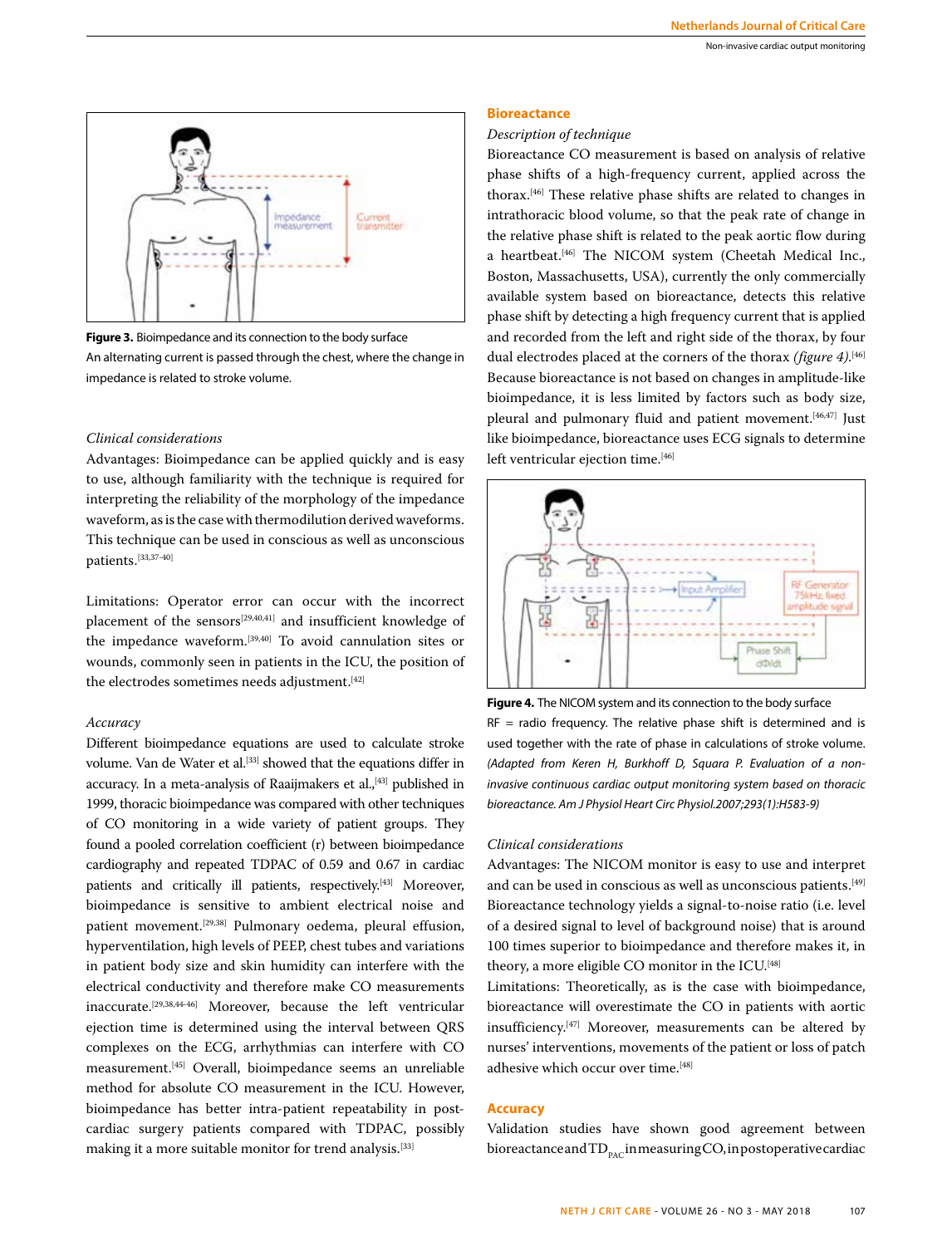Non-invasive cardiac output monitoring

surgery patients, in awake surgical and non-surgical ICU patients and patients with pulmonary hypertension.[46-48,50] In the study by Raval et al. the NICOM monitor was also directly compared with bioimpedance (BioZ ICG Monitor, Cardiodynamics, San Diego) in awake cardiac care unit patients and it was found that bioimpedance generally underestimated CO, and also showed a higher degree of variability. Moreover, bioreactance seemed to track CO changes better than bioimpedance and can therefore be seen as a more suitable monitor for CO trend analysis.<sup>[47]</sup> Although all the aforementioned studies show promising results, it should be noted that three of the four studies received a research grant of the NICOM manufacturing company and/or the research group included consultants of Cheetah Medical Inc.<sup>[46,48,50]</sup> As bioreactance shows similarities with the bioimpedance technique we should bear in mind that future studies might show data containing more negative results. Therefore, more studies need to be conducted by independent research groups to prove whether the NICOM system is indeed an accurate CO monitor for the ICU.

#### **Volume clamping**

#### *Description of the technique*

ClearSight (BMEYE, Amsterdam, the Netherlands), which was introduced in 2007 and used to be known as Nexfin, is the most studied device *(figure 4)*. [10] The device works by combining continuous finger blood pressure measurement via the volume clamp method, brachial pressure reconstruction and the pulse contour method<sup>[10,51-53]</sup> Continuous finger blood pressure measurement is established by wrapping the cuff around the middle phalanx of a finger. The finger cuff inflates and deflates to keep the diameter of the artery constant using photo-plethysmographic technology. The brachial pressure waveform is modified from the finger pressure waveform by an algorithm. Finally, the pulse contour method (CO-TREK) is used to estimate CO from the arterial waveform.[10,51-53]



**Figure 5.** Volume clamping technique

Volume clamping technology for measuring cardiac output is based on combining the volume clamp method and pulse contour method. Volume clamp method uses an inflatable fingercuff around the phalanx of a finger to measure finger blood pressure continuously.

#### *Clinical considerations*

Advantages: The volume clamp method is easy to use compared with the other techniques described in this review and can be used in conscious as well as unconscious patients.<sup>[10,54-56]</sup>

Limitations: The system is not suitable in patients with severe peripheral vasoconstriction, very oedematous fingers, a regurgitant aortic valve and in patients with an aneurysm in the proximal aorta. When used for continuous CO monitoring, the finger cuff is restricted to a maximum of 8 hours per finger. When using the newest system with two finger cuffs, continuous use is restricted to a maximum of 72 hours.<sup>[10,52]</sup>

#### *Accuracy*

Individual studies have contradicting outcomes.[52,56,57] In 2015 a review was written on the accuracy of non-invasive cardiac output measurements with the volume clamping method $[10]$ including 10 studies comparing ClearSight with  $TD_{p_{AC}}$ , PICCO measurements or - in one study - transoesophageal echocardiography measurements. Most of the studies presented in this review reported a moderate-to-good correlation between the finger cuff absolute measurements and the 'gold standard' (weighted average r=0.71); however, almost all of these studies reported a high percentage error (weighted average 44%). ClearSight seems to perform better in patients with a higher CO, which can be explained mathematically (a larger denominator). Eight studies described the accuracy of ClearSight to track changes in CO over time; in general ClearSight changed in the same direction as the gold standard (concordance between 84 and 100%); however when looking not only at the direction but also at the amplitude of CO changes, the results are conflicting (concordance between 94% and 100% but correlation coefficients between 0.39 and 0.94). Therefore, ClearSight might perform better as a trend monitor.[55] Since the fixed algorithm incorporated to calculate CO depends on assumptions, the reliability of ClearSight might alter in different patient groups or clinical scenarios.<sup>[10]</sup>

#### **Conclusion**

This review gives an overview of the currently available noninvasive continuous cardiac output techniques in ICU. Whereas the volume clamp method, bioimpedance and bioreactance are feasible to use in sedated as well as conscious patients, the partial carbon dioxide rebreathing technique is limited to ventilated patients with stable tidal volumes and the ODM might be uncomfortable when used in conscious patients. The finger cuff is easiest to use. All techniques perform better as CO trend monitor as opposed to providing absolute CO values. For accuracy a distinction should be made between ICU populations; in elective postoperative ICU patients, with stable tidal volumes and without pulmonary disease, the techniques have shown reasonably good results. In non-elective ICU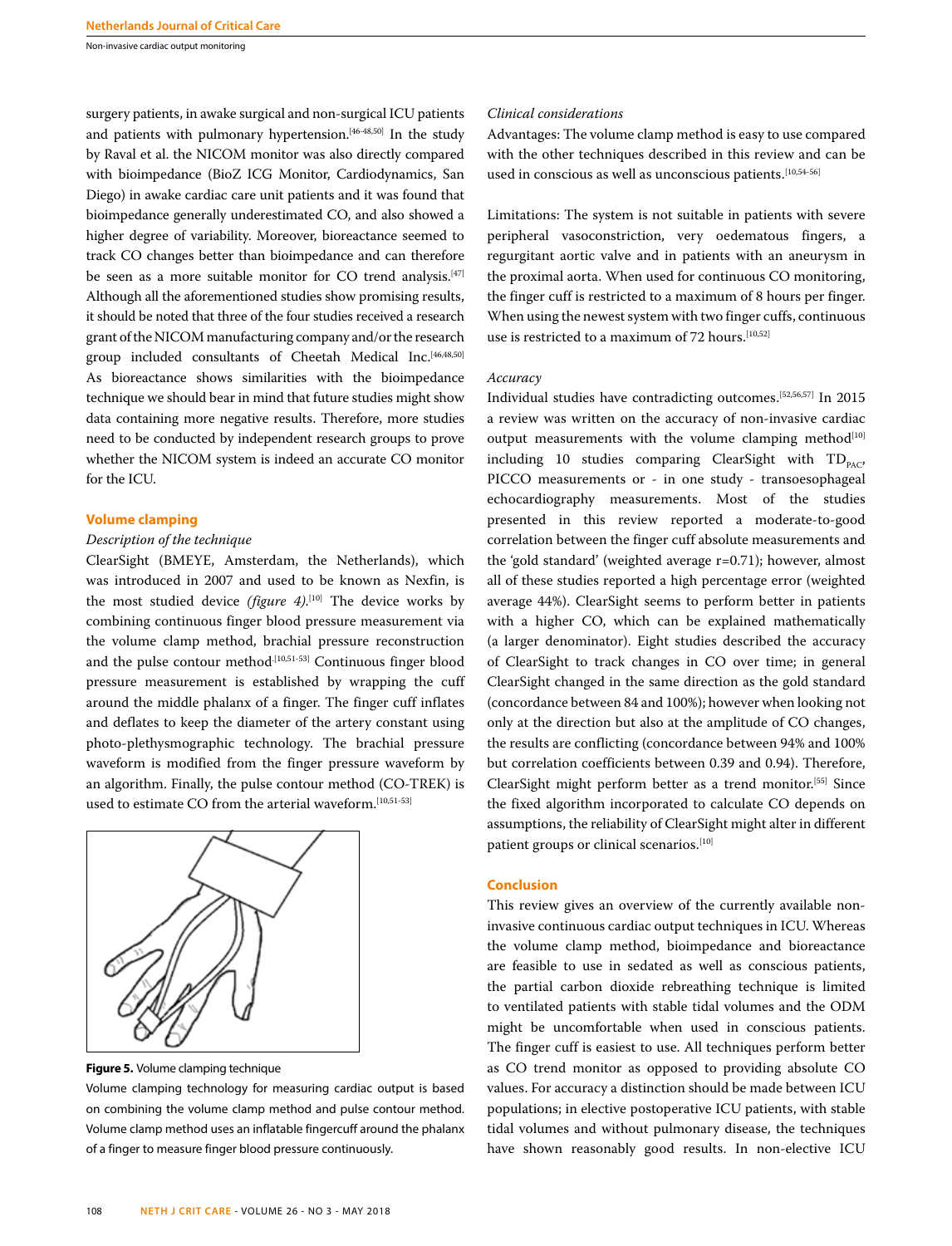invasive techniques in this review are less effective in measuring absolute CO compared with  $TD_{PAC}$ , however can be used as CO trend monitors in elective postoperative ICU patients.

#### **Disclosures**

Denise P. Veelo and Bart F. Geerts have received travel and research grants from Edwards Lifesciences.

The other authors declare that they have no conflict of interest.

#### **References**

- 1. Li P, Qu LP, et al. Significance of perioperative goal-directed hemodynamic approach in preventing postoperative complications in patients after cardiac surgery: a meta-analysis and systematic review. Ann Med. 2017:1-9.
- 2. Chittock DR, Dhingra VK, Ronco JJ, et al. Severity of illness and risk of death associated with pulmonary artery catheter use. Crit Care Med. 2004;32:911-5.
- 3. Zion MM, Balkin J, Rosenmann D, et al. Use of pulmonary artery catheters in patients with acute myocardial infarction. Analysis of experience in 5,841 patients in the SPRINT Registry. SPRINT Study Group. Chest. 1990;98:1331-5.
- 4. Connors AF, Jr., Speroff T, Dawson NV, et al. The effectiveness of right heart catheterization in the initial care of critically ill patients. SUPPORT Investigators. JAMA. 1996;276:889-97.
- 5. Gore JM, Goldberg RJ, Spodick DH, Alpert JS, Dalen JE. A community-wide assessment of the use of pulmonary artery catheters in patients with acute myocardial infarction. Chest. 1987;92:721-7.
- Sandham JD, Hull RD, Brant RF, et al. A randomized, controlled trial of the use of pulmonary-artery catheters in high-risk surgical patients. New Engl J Med. 2003;348:5-14.
- Harvey S, Harrison DA, Singer M, et al. Assessment of the clinical effectiveness of pulmonary artery catheters in management of patients in intensive care (PAC-Man): a randomised controlled trial. Lancet. 2005;366:472-7.
- Binanay C, Califf RM, Hasselblad V, et al. Evaluation study of congestive heart failure and pulmonary artery catheterization effectiveness: the ESCAPE trial. JAMA. 2005;294:1625-33.
- 9. Litton E, Morgan M. The PiCCO monitor: a review. Anaesth Intensive Care. 2012;40:393-409.
- 10. Ameloot K, Palmers PJ, Malbrain ML. The accuracy of noninvasive cardiac output and pressure measurements with finger cuff: a concise review. Curr Opin Crit Care. 2015;21:232-9.
- 11. Bland JM, Altman DG. Statistical methods for assessing agreement between two methods of clinical measurement. Lancet. 1986;1:307-10.
- 12. Critchley LA, Critchley JA. A meta-analysis of studies using bias and precision statistics to compare cardiac output measurement techniques. J Clin Monit Comput. 1999;15:85-91.
- 13. Side CD, Gosling RG. Non-surgical assessment of cardiac function. Nature. 1971;232:335-6.
- 14. Lowe GDC, Chamberlain BM, Philpot EJ, Willshire RJ. Oesophageal Doppler Monitor (ODM) guided individualized goal directed fluid management (iGDFM) in surgery - a technical review. Deltex Medical Technical Reviews 2010.
- 15. Dark PM, Singer M. The validity of trans-esophageal Doppler ultrasonography as a measure of cardiac output in critically ill adults. Intensive Care Med. 2004;30:2060-6.
- 16. Schober P, Loer SA, Schwarte LA. Perioperative hemodynamic monitoring with transesophageal Doppler technology. Anesth Analg. 2009;109:340-53.
- 17. Lefrant JY, Bruelle P, Aya AG, et al. Training is required to improve the reliability of esophageal Doppler to measure cardiac output in critically ill patients. Intensive Care Med. 1998;24:347-52.
- 18. Schober P, Loer SA, Schwarte LA. Transesophageal Doppler devices: A technical review. J Clin Monit Comput. 2009;23:391-401.
- 19. Chytra I, Pradl R, Bosman R, Pelnar P, Kasal E, Zidkova A. Esophageal Dopplerguided fluid management decreases blood lactate levels in multiple-trauma patients: a randomized controlled trial. Crit Care. 2007;11:R24.
- 20. Wakeling HG, McFall MR, Jenkins CS, et al. Intraoperative oesophageal Doppler guided fluid management shortens postoperative hospital stay after major bowel surgery. Br J Anaesth. 2005;95:634-42.
- 21. McKendry M, McGloin H, Saberi D, Caudwell L, Brady AR, Singer M. Randomised controlled trial assessing the impact of a nurse delivered, flow monitored protocol for optimisation of circulatory status after cardiac surgery. BMJ (Clin Res). 2004;329(7460):258.
- 22. Rocco M, Spadetta G, Morelli A, et al. A comparative evaluation of thermodilution and partial CO2 rebreathing techniques for cardiac output assessment in critically ill patients during assisted ventilation. Intensive Care Med. 2004:30:82-7
- 23. Hofer CK, Ganter MT, Zollinger A. What technique should I use to measure cardiac output? Curr Opin Crit Care. 2007;13:308-17.
- 24. Jaffe MB. Partial CO2 rebreathing cardiac output--operating principles of the NICO system. J Clin Monit Comput. 1999;15:387-401.
- 25. Nunn JF. Applied Respiratory Physiology. 4th ed. Oxford, England: Butterworth Ltd; 1993.
- 26. Binder JC, Parkin WG. Non-invasive cardiac output determination: comparison of a new partial-rebreathing technique with thermodilution. Anaesth Intensive Care. 2001;29:19-23.
- 27. Nilsson LB, Eldrup N, Berthelsen PG. Lack of agreement between thermodilution and carbon dioxide-rebreathing cardiac output. Acta Anaesthesiol Scand. 2001;45:680-5.
- 28. van Heerden PV, Baker S, Lim SI, Weidman C, Bulsara M. Clinical evaluation of the non-invasive cardiac output (NICO) monitor in the intensive care unit. Anaesthesia and intensive care. 2000;28:427-30.
- 29. Thiele RH, Bartels K, Gan TJ. Cardiac output monitoring: a contemporary assessment and review. Crit Care Med. 2015;43:177-85.
- 30. Peyton PJ, Chong SW. Minimally invasive measurement of cardiac output during surgery and critical care: a meta-analysis of accuracy and precision. Anesthesiology. 2010;113:1220-35.
- 31. Tachibana K, Imanaka H, Miyano H, Takeuchi M, Kumon K, Nishimura M. Effect of ventilatory settings on accuracy of cardiac output measurement using partial CO(2) rebreathing. Anesthesiology. 2002;96:96-102.
- 32. Tachibana K, Imanaka H, Takeuchi M, Takauchi Y, Miyano H, Nishimura M. Noninvasive cardiac output measurement using partial carbon dioxide rebreathing is less accurate at settings of reduced minute ventilation and when spontaneous breathing is present. Anesthesiology. 2003;98:830-7.
- 33. Van De Water JM, Miller TW, Vogel RL, Mount BE, Dalton ML. Impedance cardiography: the next vital sign technology? Chest. 2003;123:2028-33.
- 34. Kubicek WG, Karnegis JN, Patterson RP, Witsoe DA, Mattson RH. Development and evaluation of an impedance cardiac output system. Aerospace Medicine. 1966;37:1208-12.
- 35. Sramek BB, editor Noninvasive technique for measurement of cardiac output by means of electrical impedance. Proceedings of the Fifth International Conference on Electrical Bioimpedance; 1981; Tokyo, Japan pp 39-42.
- 36. Bernstein DP. A new stroke volume equation for thoracic electrical bioimpedance: theory and rationale. Crit Care Med. 1986;14:904-9.
- 37. Gujjar AR, Muralidhar K, Banakal S, Gupta R, Sathyaprabha TN, Jairaj PS. Noninvasive cardiac output by transthoracic electrical bioimpedence in postcardiac surgery patients: comparison with thermodilution method. J Clin Monit Comput. 2008;22:175-80.
- 38. Shoemaker WC, Belzberg H, Wo CC, et al. Multicenter study of noninvasive monitoring systems as alternatives to invasive monitoring of acutely ill emergency patients. Chest. 1998;114:1643-52.
- 39. Sageman WS, Riffenburgh RH, Spiess BD. Equivalence of bioimpedance and thermodilution in measuring cardiac index after cardiac surgery. J Cardiothorac Vasc Anesth. 2002;16:8-14.
- 40. Albert NM, Hail MD, Li J, Young JB. Equivalence of the bioimpedance and thermodilution methods in measuring cardiac output in hospitalized patients with advanced, decompensated chronic heart failure. Am J Crit Care. 2004;13:469-79.
- 41. Engoren M, Barbee D. Comparison of cardiac output determined by bioimpedance, thermodilution, and the Fick method. Am J Crit Care. 2005;14:40-5.
- 42. Critchley LA, Calcroft RM, Tan PY, Kew J, Critchley JA. The effect of lung injury and excessive lung fluid, on impedance cardiac output measurements, in the critically ill. Intensive Care Med. 2000;26:679-85.
- 43. Raaijmakers E, Faes TJ, Scholten RJ, Goovaerts HG, Heethaar RM. A metaanalysis of three decades of validating thoracic impedance cardiography. Crit Care Med. 1999;27:1203-13.
- 44. Hirschl MM, Kittler H, Woisetschlager C, et al. Simultaneous comparison of thoracic bioimpedance and arterial pulse waveform-derived cardiac output with thermodilution measurement. Crit Care Med. 2000;28:1798-802.
- 45. Jakovljevic DG, Trenell MI, MacGowan GA. Bioimpedance and bioreactance methods for monitoring cardiac output. Best Pract Res Clin Anaesth. 2014;28:381-94.
- 46. Keren H, Burkhoff D, Squara P. Evaluation of a noninvasive continuous cardiac output monitoring system based on thoracic bioreactance. Am J Physiol Heart Circ Physiol. 2007;293:H583-9.